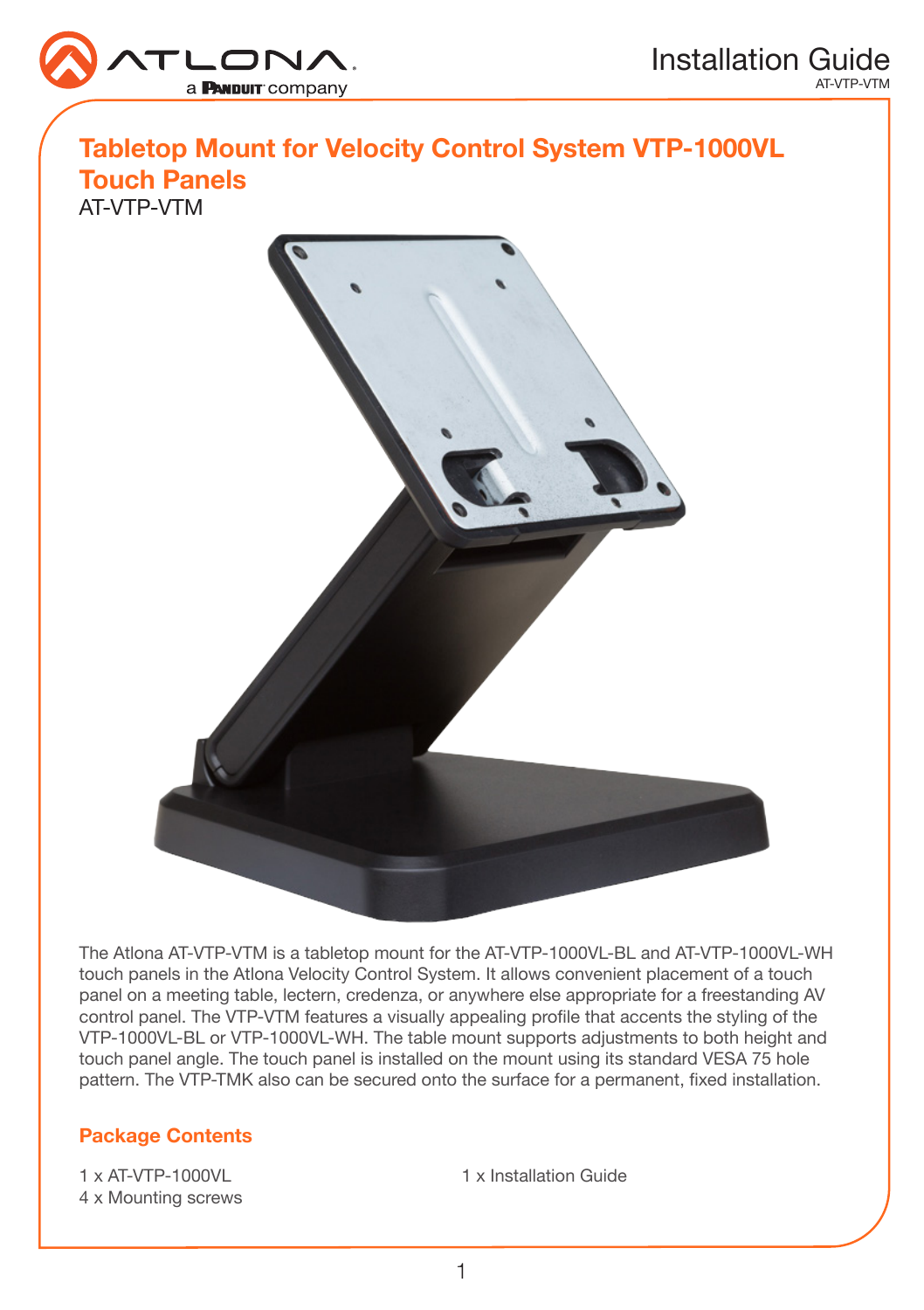

### **Mounting**

- 1 Place the stand on the table/desk.
- 2 Align the screw holes on the back of the wall plate with the holes on the adjustable stand.
- 3 Use the included mounting screws and thread them through the back of the stand into the wall plate.



NOTE: Tighten the screws by hand. To avoid damage to the touch panel, do not overtighten.

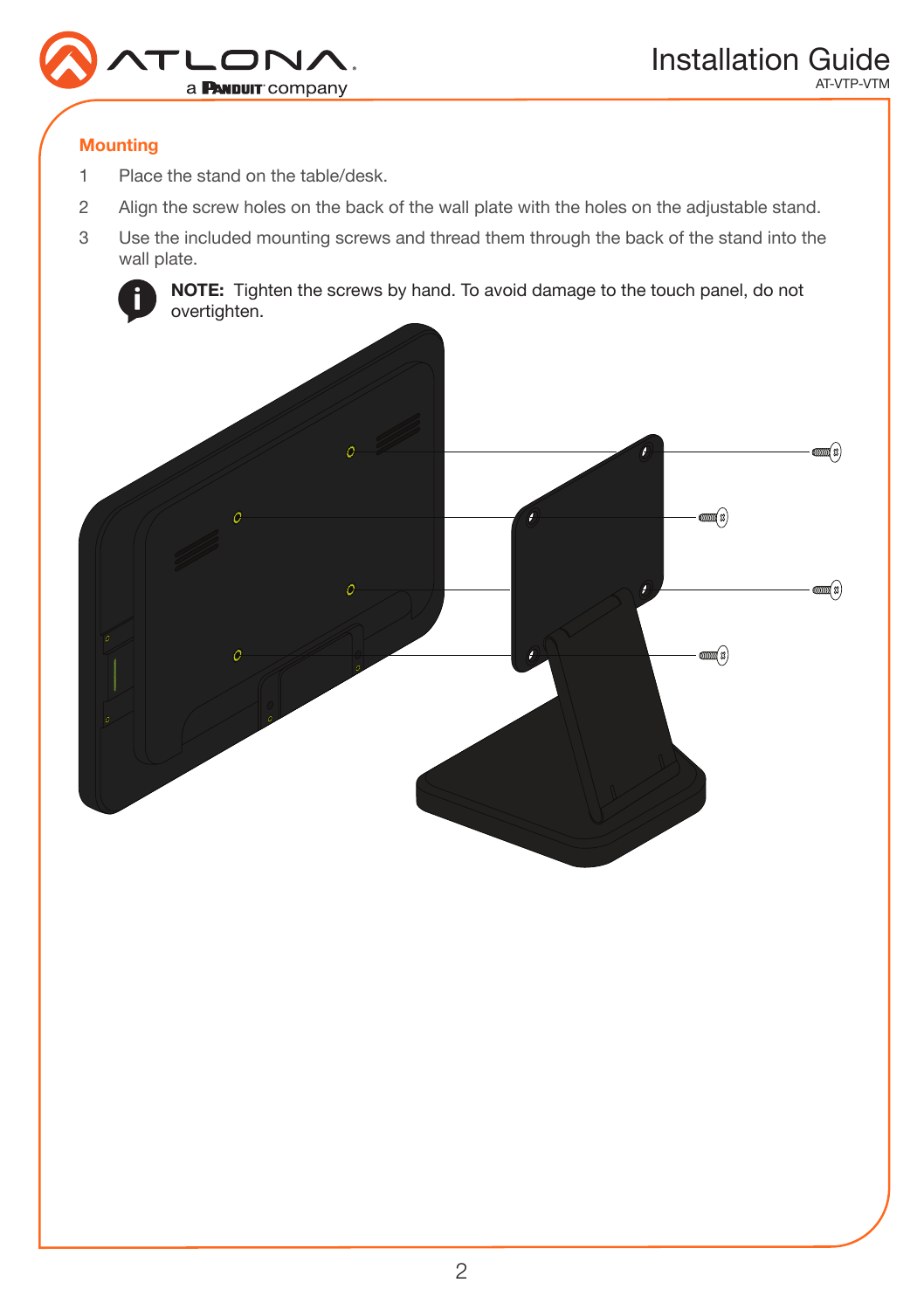

## Atlona, Inc. ("Atlona") Limited Product Warranty

#### Coverage

Atlona warrants its products will substantially perform to their published specifications and will be free from defects in materials and workmanship under normal use, conditions and service.

Under its Limited Product Warranty, Atlona, at its sole discretion, will either:

• repair or facilitate the repair of defective products within a reasonable period of time, restore products to their proper operating condition and return defective products free of any charge for necessary parts, labor and shipping.

#### OR

• replace and return, free of charge, any defective products with direct replacement or with similar products deemed by Atlona to perform substantially the same function as the original products.

 $\cap$ 

• refund the pro-rated value based on the remaining term of the warranty period, not to exceed MSRP, in cases where products are beyond repair and/or no direct or substantially similar replacement products exist.

Repair, replacement or refund of Atlona products is the purchaser's exclusive remedy and Atlona liability does not extend to any other damages, incidental, consequential or otherwise.

This Limited Product Warranty extends to the original end-user purchaser of Atlona products and is non-transferrable to any subsequent purchaser(s) or owner(s) of these products.

#### Coverage Periods

Atlona Limited Product Warranty Period begins on the date of purchase by the end-purchaser. The date contained on the end-purchaser 's sales or delivery receipt is the proof purchase date.

#### Limited Product Warranty Terms – New Products

• 10 years from proof of purchase date for hardware/electronics products purchased on or after June 1, 2013.

#### Exclusions:

- HDVS-CAM Series: PTZ motor is covered for 3 years; hardware, electronic circuit and optics are covered for 10 years
- VTP and VSP Series: 2-year limited product warranty
- 3 years from proof of purchase date for hardware/electronics products purchased before June 1, 2013.
- Lifetime Limited Product Warranty for all cable products.

#### Limited Product Warranty Terms – Refurbished (B-Stock) Products and Discontinued Products

• 3 years from proof of purchase date for all Refurbished (B-Stock) and Discontinued hardware and electronic products purchased on or after June 1, 2013.

#### Remedy

Atlona recommends that end-purchasers contact their authorized Atlona dealer or reseller from whom they purchased their products. Atlona can also be contacted directly. Visit www.atlona.com for Atlona's contact information and hours of operation. Atlona requires that a dated sales or delivery receipt from an authorized dealer, reseller or end-purchaser is provided before Atlona extends its warranty services. Additionally, a return merchandise authorization (RMA) and/or case number, is required to be obtained from Atlona in advance of returns.

Atlona requires that products returned are properly packed, preferably in the original carton, for shipping. Cartons not bearing a return authorization or case number will be refused. Atlona, at its sole discretion, reserves the right to reject any products received without advanced authorization. Authorizations can be requested by calling 1-877-536-3976 (US toll free) or 1-408- 962- 0515 (US/international) or via Atlona's website at www.atlona.com.

#### Exclusions

This Limited Product Warranty excludes:

- Damage, deterioration or malfunction caused by any alteration, modification, improper use, neglect, improper packaging or shipping (such claims must be presented to the carrier), lightning, power surges, or other acts of nature.
- Damage, deterioration or malfunction resulting from the installation or removal of this product from any installation, any unauthorized tampering with this product, any repairs attempted by anyone unauthorized by Atlona to make such repairs, or any other cause which does not relate directly to a defect in materials and/or workmanship of this product